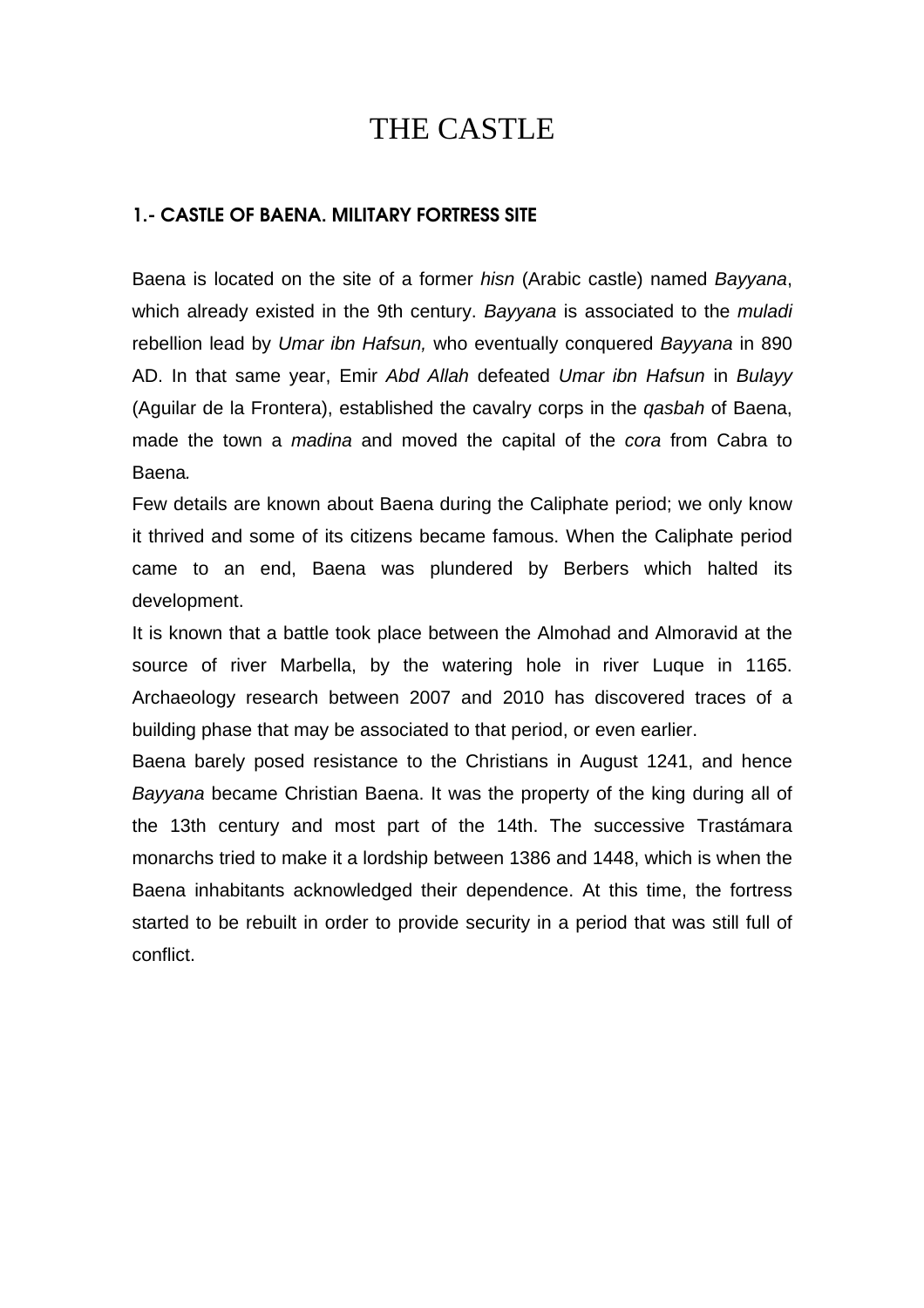# 2.- DUKES' PALACE (16th century)

Diego Fernández de Córdoba, 3rd Count of Cabra, moved into the castle at the beginning of the 16th century, and started to give the castle a more palatial feel. The Lordship of Baena and County of Cabra were joined by marriage to the Dukedom of Sessa in 1520. By royal decree in 1566, Felipe II declared the estate of Baena, the Dukedom of Baena, hence the Lord of Baena became the Duke of Sessa and Baena. From this time onwards the structure of the fortress site started to change, to adapt it as a place for dwelling, leaving aside the military aspects of the site. The most remarkable changes were the opening of gates and windows in the up to then impenetrable city walls, together with the new layout of spaces generated by the construction of new sections both for the Dukes and their service, such as roofed houses, patios with arcades, and so on. All this was described very well by Valverde and Perales (1902) and Ramírez de Arellano (1904).

#### 3.- ABANDONMENT, THEFT AND WATER DEPOSITS (20th century)

The grounds were used as a palace up to 1897, when the Duke auctioned the building and the estate passed into private ownership. The Duke had abandoned the palace a few years before the auction and the administrators had moved in. They only used the section of the building where the Dukes used to live, while the rest of the castle fell into ruins. It was at this time that the usage of the grounds changed once more. From the original military building which was turned into a palace, it went into decline and the monument was used as a stone quarry to build new houses to extend Baena. Also, between 1927 and 1959, a water deposit was built inside the fortified patio. The works were complex and destroyed all historic structures inside the site, and the ones that survived fell into ruins. This is how we find it today.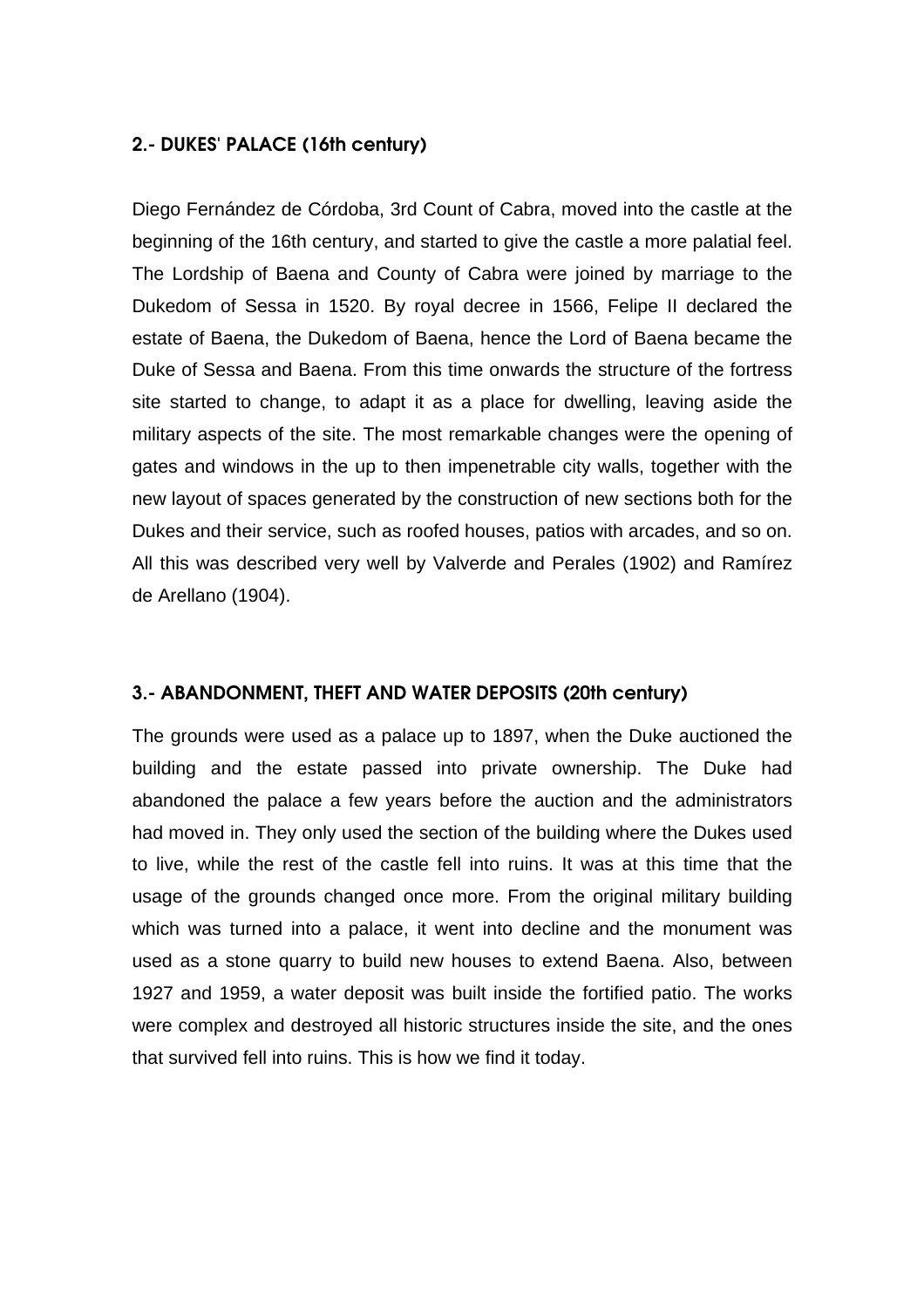# 4.- ARCHAEOLOGY SITE (2007-2010)

Archaeological work is the first step that the Town Council of Baena has taken in order to regain its most remarkable monument. The project has been split into different periods. The first stage is focused on unburying all the structures that were buried when the water deposits were built and after several structures collapsed at the end of the 19th century and beginning of the 20th. The second stage is more scientific and has two aims: the analysis of the different layers in the outer walls and archaeological spot probing. Both methods have greatly helped us to identify the different historic periods we describe today.

### 5.- BAENA CASTLE RESTORATION

The restoration of the Alcazaba in Baena started in 2005 after a phase of studies and archaeological diggings which have enabled us to understand the size of the fortress and the changes it has experienced throughout history.

The aim of the restoration is to integrate the heritage, which considers not only the restoration itself, but also the value of the existing structures and the possibility of cultural usages for the monument. The existing structures have been respected in their present state by accepting the changes implemented throughout history and incorporating other elements which permit the usage and enjoyment of the castle.

A solution was drawn up which allowed for a correct interpretation of the walls profiles and improves the remains that still exist, reintegrating part of the profiles that may have disappeared and unveiling evidence of the different stages of building which took place. The project which is currently in progress involves the monument as a whole. These are the actions in progress:

1. Consolidating and restoring the historic building works and pavements that have been unveiled during diggings.

2. Reusing old water deposits inside the fortified patio of the castle for museum and culture usage.

3. Partially reintegrating towers and walls by rebuilding them with stone and metallic structures so that the new constructions are presented in a contemporary style, easily distinguished from the original structures.

4. Creating areas to incorporate new usages. The regaining of the gate of Puerta del